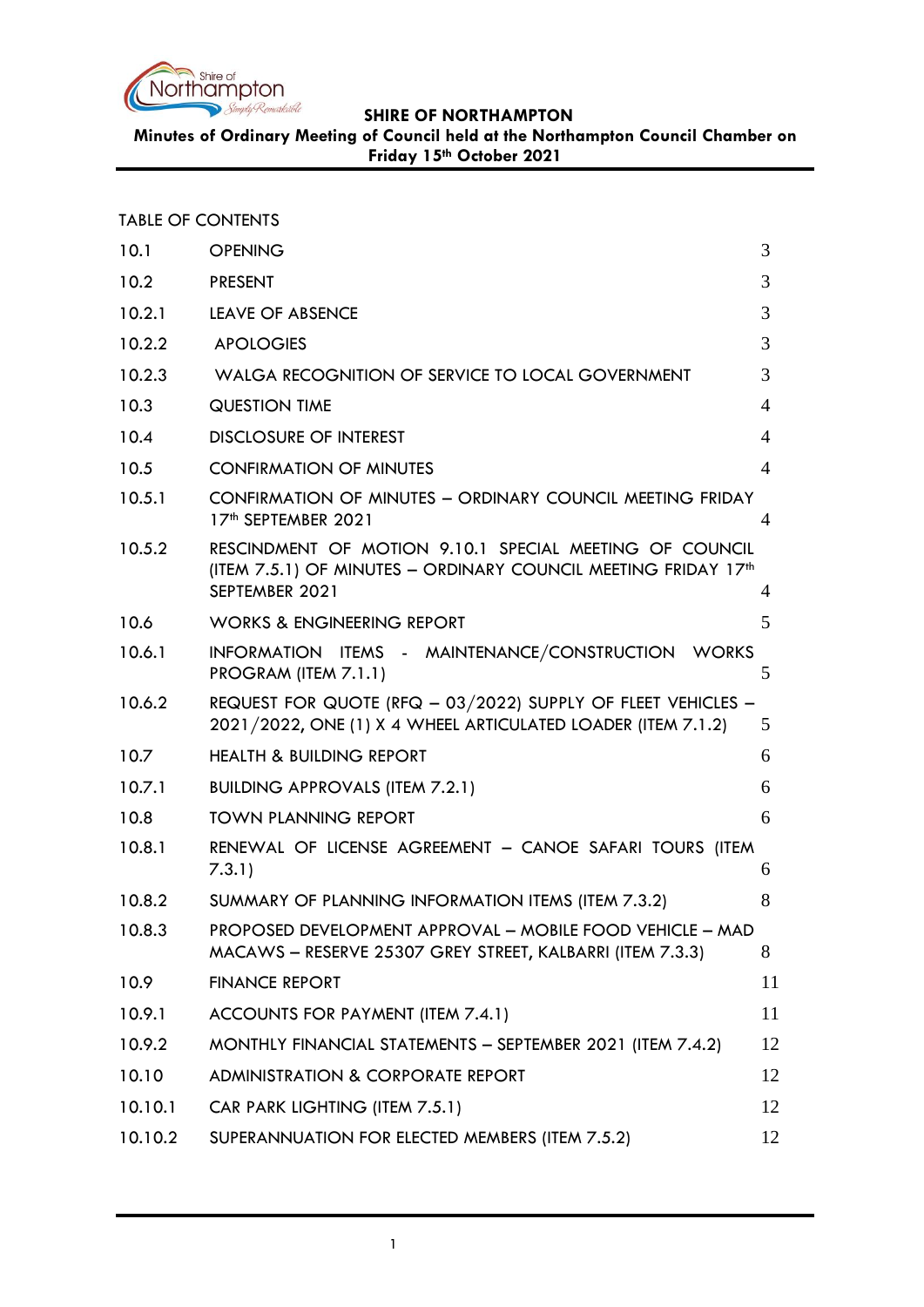

| Minutes of Ordinary Meeting of Council held at the Northampton Council Chamber on<br>Friday 15th October 2021 |                                                                                   |    |
|---------------------------------------------------------------------------------------------------------------|-----------------------------------------------------------------------------------|----|
| 10.10.3                                                                                                       | REQUEST TO LEASE - LOT 81 SEVENTH AVE/KITSON CIRCUIT,<br>NORTHAMPTON (ITEM 7.5.3) | 13 |
| 10.10.4                                                                                                       | CHANGE TO BOUNDARY - RESERVE 36615 PORT GREGORY (ITEM<br>7.5.4                    | 13 |
| 10.10.5                                                                                                       | VIDEO CONFERENCING SYSTEM (ITEM 7.5.5)                                            | 14 |
| 10.10.6                                                                                                       | REQUEST FOR FINANCIAL ASSISTANCE - CREATIVE OBSESSIONS (ITEM<br>7.5.6             | 14 |
| 10.10.7                                                                                                       | CAMPFIRES - REQUEST FOR BAN (ITEM 7.5.7)                                          | 14 |
| 10.10.8                                                                                                       | LETTER OF SUPPORT - EASTERN STATE WORKERS APPROVALS (ITEM<br>7.5.8                | 15 |
| 10.11                                                                                                         | <b>PRESIDENT'S REPORT</b>                                                         | 15 |
| 10.12                                                                                                         | <b>VICE PRESIDENT'S REPORT</b>                                                    | 15 |
| 10.13                                                                                                         | <b>COUNCILLORS' REPORTS</b>                                                       | 15 |
| 10.14.1                                                                                                       | <b>CR SUDLOW</b>                                                                  | 15 |
| 10.14.2                                                                                                       | <b>CR PIKE</b>                                                                    | 16 |
| 10.14.3                                                                                                       | <b>CR STEWART</b>                                                                 | 16 |
| 10.14.4                                                                                                       | <b>CR HAY</b>                                                                     | 16 |
| 10.14.5                                                                                                       | <b>CR SMITH</b>                                                                   | 16 |
| 10.14.6                                                                                                       | <b>CR SUCKLING</b>                                                                | 16 |
| 10.14                                                                                                         | <b>NEW ITEMS OF BUSINESS</b>                                                      | 17 |
| 10.14.1                                                                                                       | <b>INTERNET CAPACITY IN KALBARRI</b>                                              | 17 |
| 10.14.2                                                                                                       | EXPRESSION OF THANKS TO OUTGOING SHIRE PRESIDENT                                  | 17 |
| 10.15                                                                                                         | <b>NEXT MEETING OF COUNCIL</b>                                                    | 17 |
| 10.16                                                                                                         | <b>CLOSURE</b>                                                                    | 17 |
|                                                                                                               |                                                                                   |    |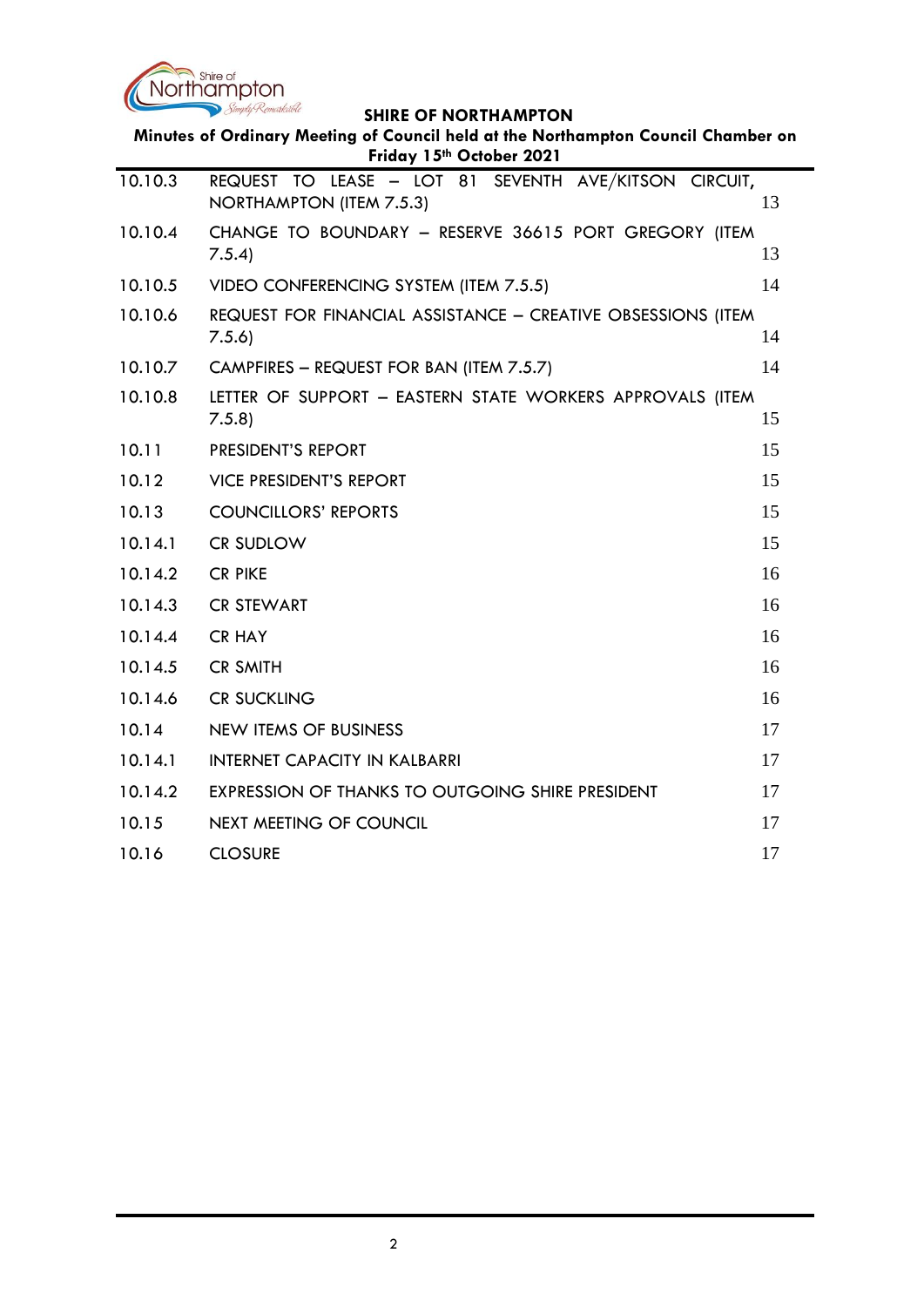

**Minutes of Ordinary Meeting of Council held at the Northampton Council Chamber on Friday 15th October 2021**

### <span id="page-2-0"></span>**10.1 OPENING**

The President thanked all Councillors and staff present for their attendance and declared the meeting open at 1.00pm.

### <span id="page-2-1"></span>**10.2 PRESENT**

| Cr C Simkin         | President                                      | Northampton Ward |
|---------------------|------------------------------------------------|------------------|
| Cr S Krakouer       |                                                | Kalbarri Ward    |
| <b>Cr P Stewart</b> |                                                | Kalbarri Ward    |
| Cr S Smith          |                                                | Kalbarri Ward    |
| Cr S Stock-Standen  |                                                | Northampton Ward |
| Cr D Pike           |                                                | Kalbarri Ward    |
| Cr R Suckling       |                                                | Northampton Ward |
| Cr L Sudlow         |                                                | Northampton Ward |
| Cr T Hay            | From 2-00pm                                    | Northampton Ward |
| Mr Garry Keeffe     | <b>Chief Executive Officer</b>                 |                  |
| Mr Grant Middleton  | Deputy Chief Executive Officer                 |                  |
| Mr Neil Broadhurst  | <b>Manager of Works and Technical Services</b> |                  |
| Mrs Michelle Allen  | <b>Planning Officer</b>                        |                  |

### <span id="page-2-2"></span>10.2.1 LEAVE OF ABSENCE

Nil

### <span id="page-2-3"></span>10.2.2 APOLOGIES

Nil

### <span id="page-2-4"></span>10.2.3 WALGA RECOGNITION OF SERVICE TO LOCAL GOVERNMENT

On behalf of the Department of Local Government, Sport and Cultural Industries, Cr Simkin presented Cr Stock-Standen with a 'Long and Loyal Service Award' on behalf of the Western Australian Local Government Association in acknowledgement of 17 years of service as Councillor for the Shire of Northampton.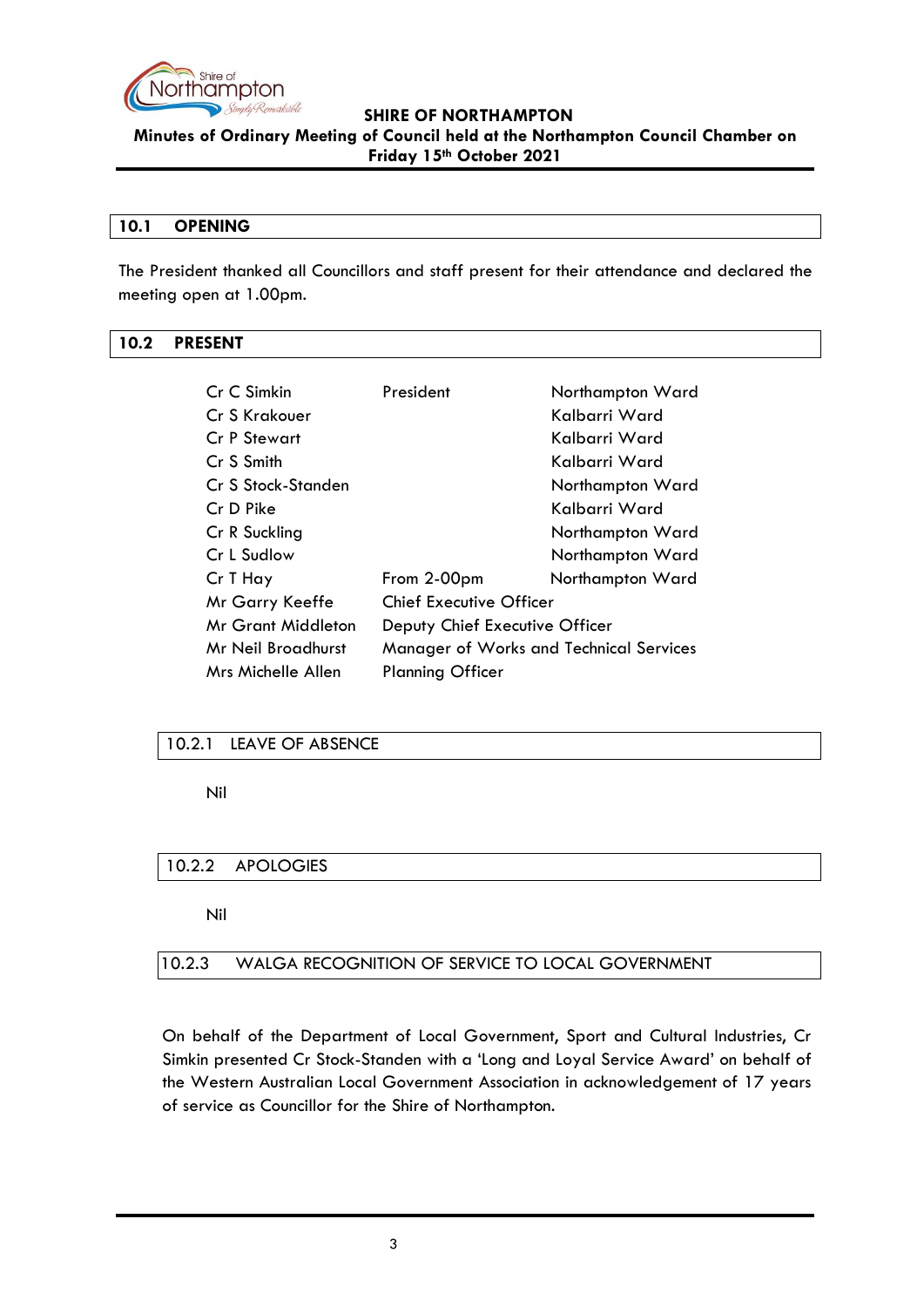

### <span id="page-3-0"></span>**10.3 QUESTION TIME**

Nil

### <span id="page-3-1"></span>**10.4 DISCLOSURE OF INTEREST**

Cr Krakouer declared a financial interest in Item 7.3.3 Mobile Food Vehicle 'Mad Macaws' as Cr Krakouer has a financial interest in a similar business and may incur a financial gain or loss from the decision of Council.

### <span id="page-3-3"></span><span id="page-3-2"></span>**10.5 CONFIRMATION OF MINUTES**

10.5.1 CONFIRMATION OF MINUTES – ORDINARY COUNCIL MEETING FRIDAY 17<sup>th</sup> SEPTEMBER 2021

Moved Cr KRAKOUER seconded Cr SUCKLING

That the minutes of the Ordinary Meeting of Council held on the  $17<sup>th</sup>$  September be confirmed as a true and correct record.

CARRIED 8/0

<span id="page-3-4"></span>10.5.2 RESCINDMENT OF MOTION 9.10.1 SPECIAL MEETING OF COUNCIL (ITEM 7.5.1) OF MINUTES – ORDINARY COUNCIL MEETING FRIDAY 17th SEPTEMBER 2021

Cr Sudlow raised the matter of the inability of some Councillors to attend the Special Meeting of Council scheduled for Monday 18 October 2021 and sought to reschedule the date of the meeting.

Moved Cr SUDLOW seconded Cr STOCK-STANDEN

That Council rescind the motion 9.10.1 Special Meeting of Council of the minutes of Ordinary Council Meeting Friday 17 September 2021 and set a new date and time for a Special Meeting of Council.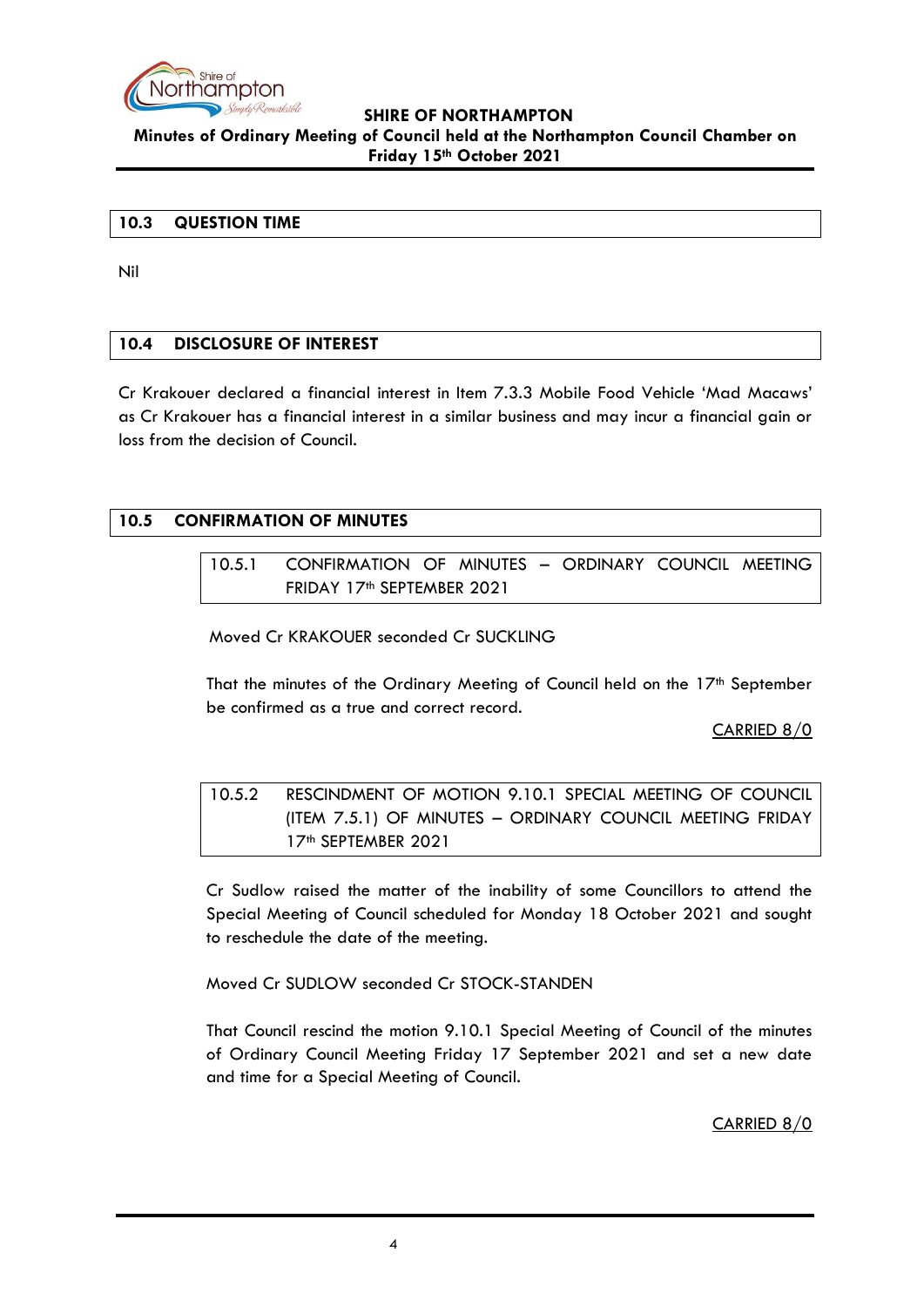

Moved Cr KRAKOUER seconded Cr STEWART

That the date for a Special Meeting of Council be rescheduled for Tuesday 19 October 2021 commencing at 9.30am to be held at the Northampton Council Chamber, Hampton Road, Northampton with the order of Business to be:

- 1. Swearing in of Councillors
- 2. Election of President
- 3. Election of Deputy President
- 4. Election of Committees
- 5. Election/Appointment of Delegates

CARRIED 8/0

### <span id="page-4-1"></span><span id="page-4-0"></span>**10.6 WORKS & ENGINEERING REPORT**

10.6.1 INFORMATION ITEMS - MAINTENANCE/CONSTRUCTION WORKS PROGRAM (ITEM 7.1.1)

Noted

```
10.6.2 REQUEST FOR QUOTE (RFQ – 03/2022) SUPPLY OF FLEET VEHICLES 
– 2021/2022, ONE (1) X 4 WHEEL ARTICULATED LOADER (ITEM 
7.1.2)
```
Council determined that a Sale by Tender method should be undertaken for the sale of the trade in loader to ensure an equitable and transparent process is applied to the sale of this item of plant.

### Moved Cr STOCK-STANDEN seconded Cr KRAKOUER

That Council defer the decision to purchase a new loader and the current loader (Shire plant number P252-NR10101) be advertised for sale by public tender process with results presented to Council for determination at their November 2021 meeting.

### CARRIED 8/0

Neil Broadhurst departed the meeting at 1.26pm.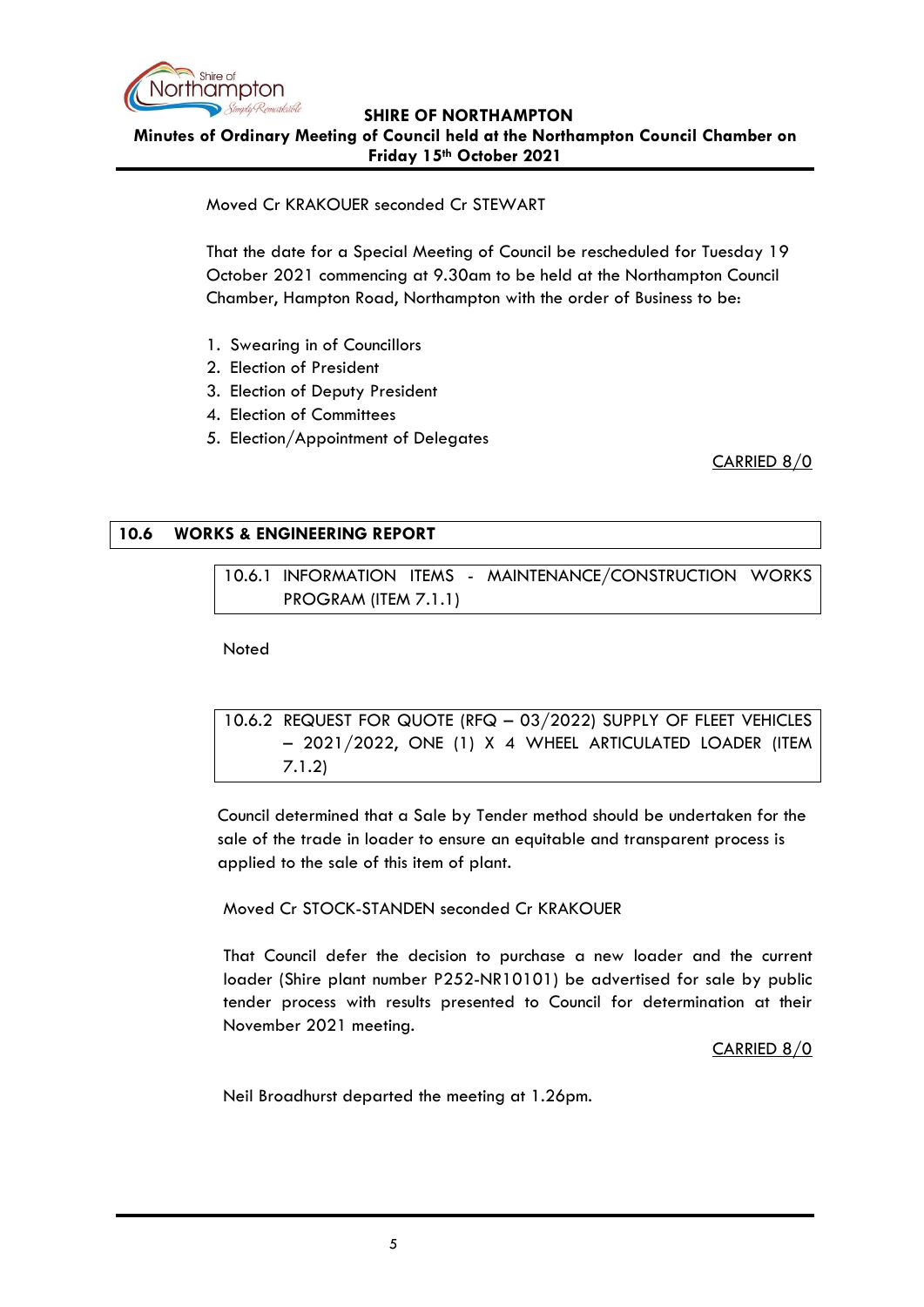

### <span id="page-5-0"></span>**10.7 HEALTH & BUILDING REPORT**

<span id="page-5-1"></span>10.7.1 BUILDING APPROVALS (ITEM 7.2.1)

Noted.

### <span id="page-5-3"></span><span id="page-5-2"></span>**10.8 TOWN PLANNING REPORT**

10.8.1 RENEWAL OF LICENSE AGREEMENT – CANOE SAFARI TOURS (ITEM 7.3.1)

Moved Cr SMITH seconded Cr SUCKLING

That Council:

- 1. Grant Development Approval for an experiential use (canoe safaris) over Reserves 12996, 25307 & 26591 and Lot 1545, Murchison River Foreshore, Kalbarri subject to the following conditions:
	- a) This Development Approval is an approval for the proposed use for the purposes of the Shire of Northampton's *Local Planning Scheme No. 11 – Kalbarri* and the *Planning and Development Act* (2005) only and does not constitute and approval of the proposed use by the Shire in its capacity as management body of the reserve within which the use is proposed to be located;
	- b) This Development Approval is subject to:
		- (i) In-principle approval of the Shire in its capacity as management body of the reserve within which the proposed use is to be located;
		- (ii) Approval of the Minister of Lands in accordance with the provisions of the *Land Administration Act* (1997); and
		- (iii) A license agreement being entered into by the applicant and the Shire in accordance with Council's Policy 9.2 – *Requirements for License Agreements to Use Crown Reserves for Commercial, Recreational and Tourism Activities;*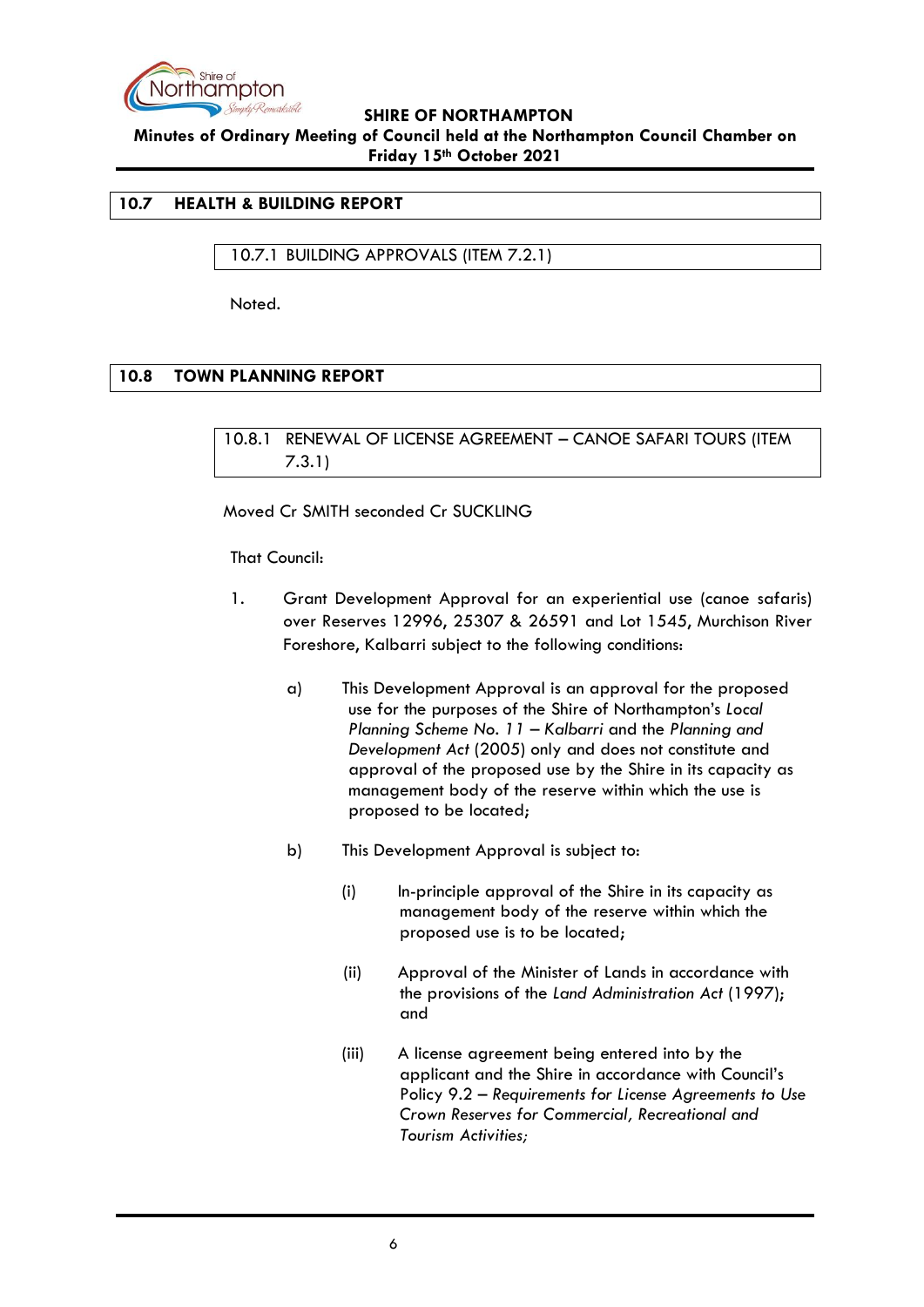

**Minutes of Ordinary Meeting of Council held at the Northampton Council Chamber on Friday 15th October 2021**

- c)This Development Approval shall remain valid whilst the License Agreement referred to in Condition (b)(iii) remains current and valid, and on the expiration or in the termination of such License Agreement, this Development Approval shall cease to be valid.
- 2. Authorise delegation to the Chief Executive Officer and Planning Officer for the preparation and execution of the License Agreement, with any disputes to be referred back to Council for final determination.

### *Advice Notes:*

- *Note 1: The Applicant is advised that this development approval does not negate the requirement for any additional approvals which may be required under separate legislation including but not limited to Environmental Protection Act 1986, Fire and Emergency Services Act 1998 and Aboriginal Heritage Act 1972, It is the Applicant's responsibility to obtain any additional approvals required before the use lawfully commences.*
- *Note 2. The Applicant is advised that they should undertake due diligence and take into consideration the State's Aboriginal Heritage when planning specific developments associated with the proposal so as to mitigate any risks where heritage sites may be present. More information is available at [https://www.wa.gov.au/organisation/department-of](https://www.wa.gov.au/organisation/department-of-planning-lands-and-heritage/aboriginal-heritage)[planning-lands-and-heritage/aboriginal-heritage](https://www.wa.gov.au/organisation/department-of-planning-lands-and-heritage/aboriginal-heritage)*
- *Note 3. If the development/use the subject of this approval is not substantially commenced within a period of 2 years, or another period specified in the approval after the date of determination, the approval will lapse and be of no further effect;*
- *Note 4. Where an approval has so lapsed, no development must be carried out without the further approval of the local government having first been sought and obtained.*
- *Note 5: If an Applicant or Owner is aggrieved by this determination there is a right of review by the State Administrative Tribunal in accordance with the Planning and Development Act 2005 Part 14. An application must be made within 28 days of determination.*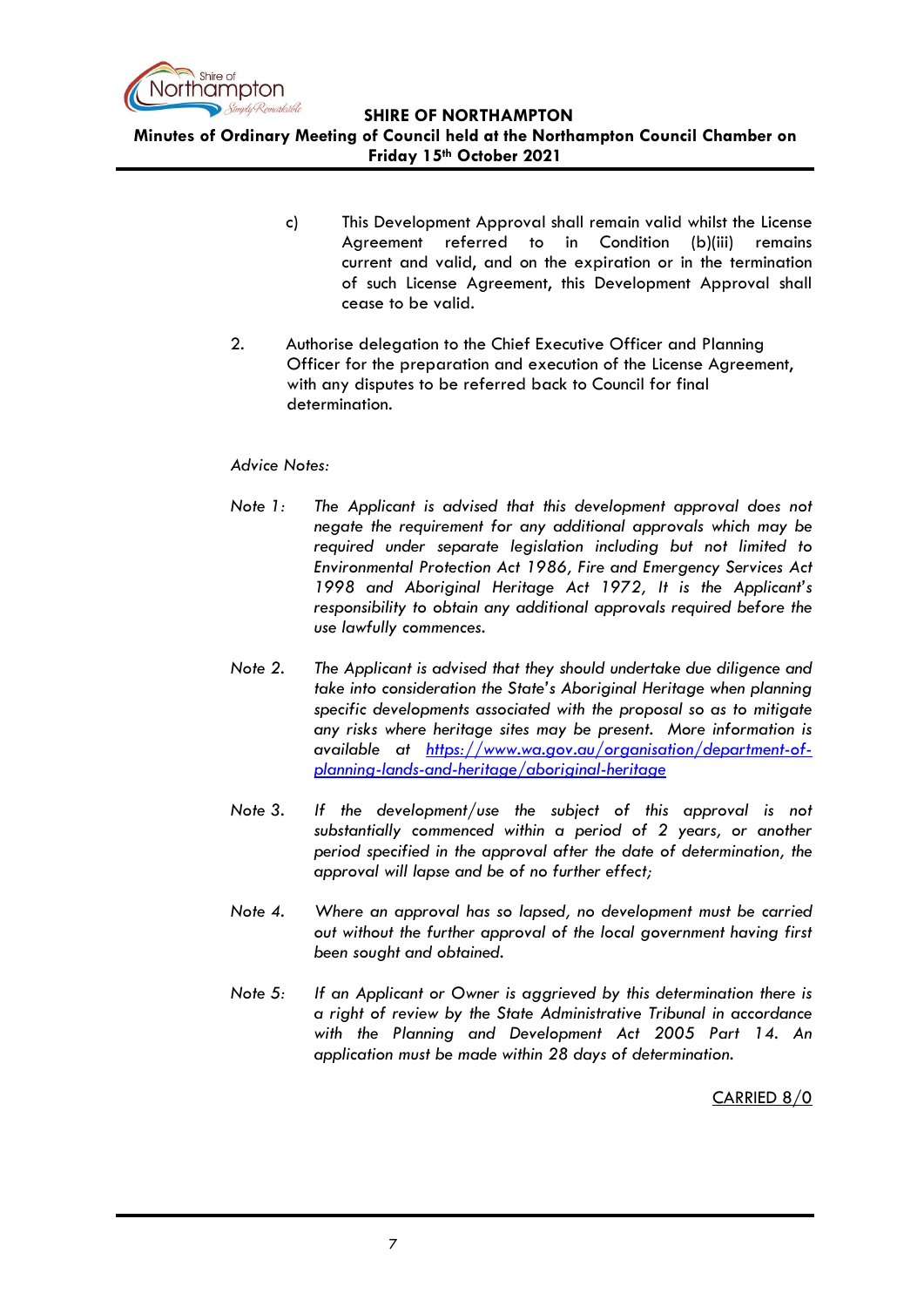

<span id="page-7-0"></span>10.8.2 SUMMARY OF PLANNING INFORMATION ITEMS (ITEM 7.3.2)

Noted.

Cr Krakouer declared a financial interest in Item 7.3.3 Mobile Food Vehicle 'Mad Macaws' as Cr Krakouer has a financial interest in a similar business and may incur a financial gain or loss from the decision of Council.

Cr Krakouer departed the meeting at 1.25pm.

<span id="page-7-1"></span>10.8.3 PROPOSED DEVELOPMENT APPROVAL – MOBILE FOOD VEHICLE – MAD MACAWS – RESERVE 25307 GREY STREET, KALBARRI (ITEM 7.3.3)

Moved Cr STEWART, seconded Cr SUCKLING

That Council, having taken into consideration the provisions of the Shire of Northampton's Local Planning Scheme No. 11 (Kalbarri) and the Shire's Local Planning Policy *Mobile Food Vehicles,* grant approval for a mobile food vehicle to operate upon Reserve 25307 in the carparking area opposite the Kalbarri Riverview Resort at the intersection of Clotworthy and Grey Streets, Kalbarri, subject to the following conditions:

- 1. Development/use shall be in accordance with the attached approved plans dated 15 October 2021 and subject to any modifications required as a consequence of this approval the endorsed plan(s) shall not be modified or altered without the prior written approval of the local government;
- 2. Any additions to, or change to, the approved use (not the subject of this consent/approval) requires further application and planning approval for that use/addition;
- 3. This Development Approval and Mobile Food Vehicle Permit is valid until 30 January 2022, after which the further renewal of the approval by the local government will be required. It is the responsibility of the operator to reapply in good time before expiration, and the local government will not automatically re-issue approvals;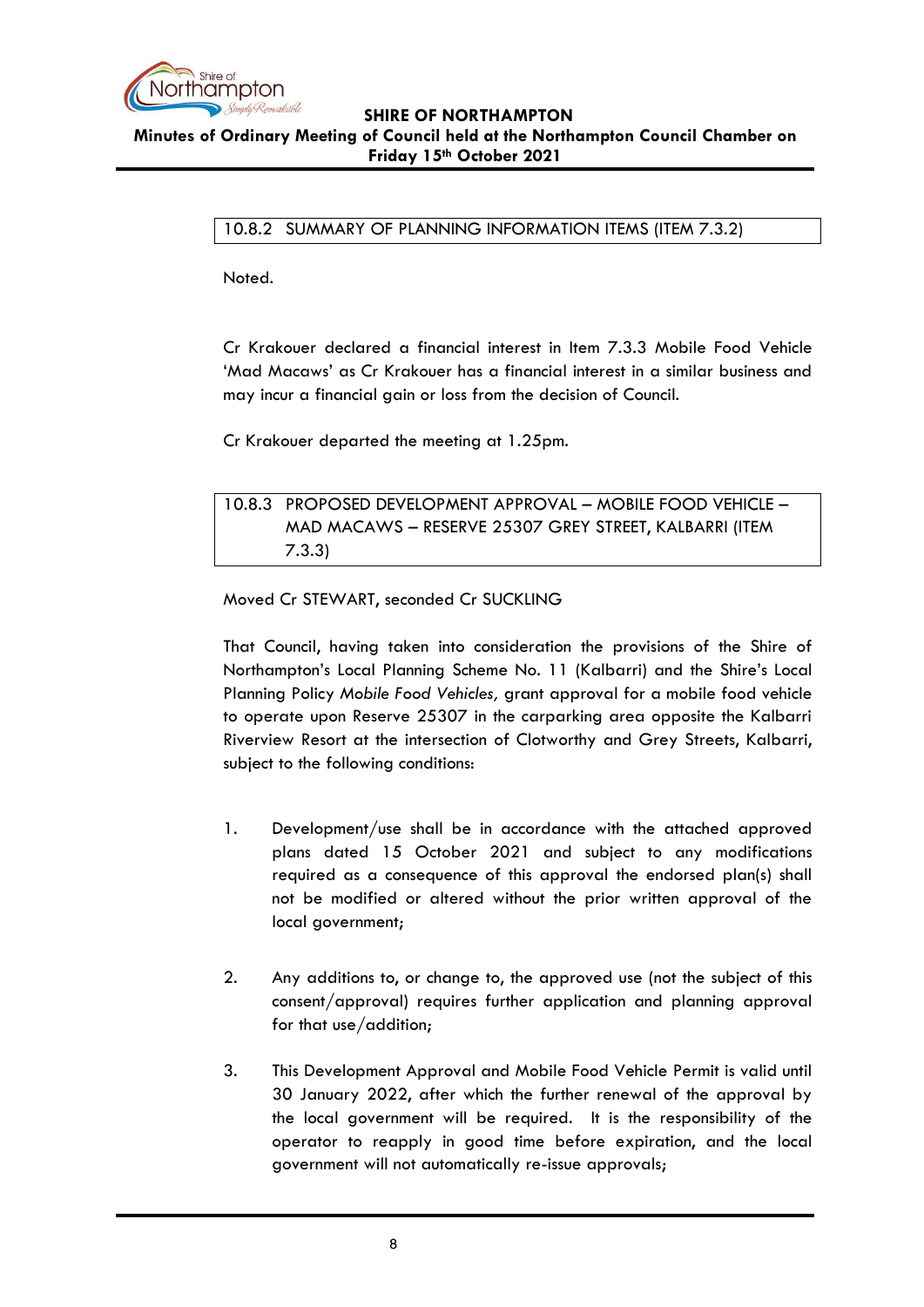

**Minutes of Ordinary Meeting of Council held at the Northampton Council Chamber on Friday 15th October 2021**

- 4. That Council determines the application renewal fee of \$30 plus mobile food vehicle permit fee of \$250 for a three month period (as per Local Planning Policy – *Mobile food Vehicles) a*s the appropriate fee for this application;
- 5. That it is the responsibility of the operator to pay the appropriate mobile food vehicle permit fee in good time before expiration, and the local government will not automatically issue renewal notices;
- 6. Should payment of the permit fee not be received by the due date, the current application will become void and no longer valid;
- 7. The Mobile Food Vehicle Permit issued shall be displayed on the dash or another prominent visible location of the approved vehicle at all operating times;
- 8. The approval is for one (1) Mobile Food Vehicle only;
- 9. The approved hours of operation of this food van are between 5pm and 9pm, 5 days per week from Thursday through to Monday;
- 10. The Applicant shall at no time interfere or obstruct the operations and activities of Reserves 25307 and Reserve 52436, or any approved users of the Reserves to the satisfaction of the local government;
- 11. Should substantiated ongoing complaints be received in relation to Condition No. (10), the Shire of Northampton reserves the right to review and/or revoke this Development Approval;
- 12. The Applicant shall obtain Public Liability Insurance coverage to a minimum of \$20 million, and forward a copy of this certificate to the Shire of Northampton, to comply with the provisions of the *Shire of Northampton's Local Planning Policy – Mobile Food Vehicles;*
- 13. No signage is permitted in relation to this Development Approval unless otherwise approved in writing by the local government;
- 14. This approval is issued only to D. Richardson and is NOT transferable to any other person or to any other land parcel, without the further application and approval of the Shire of Northampton;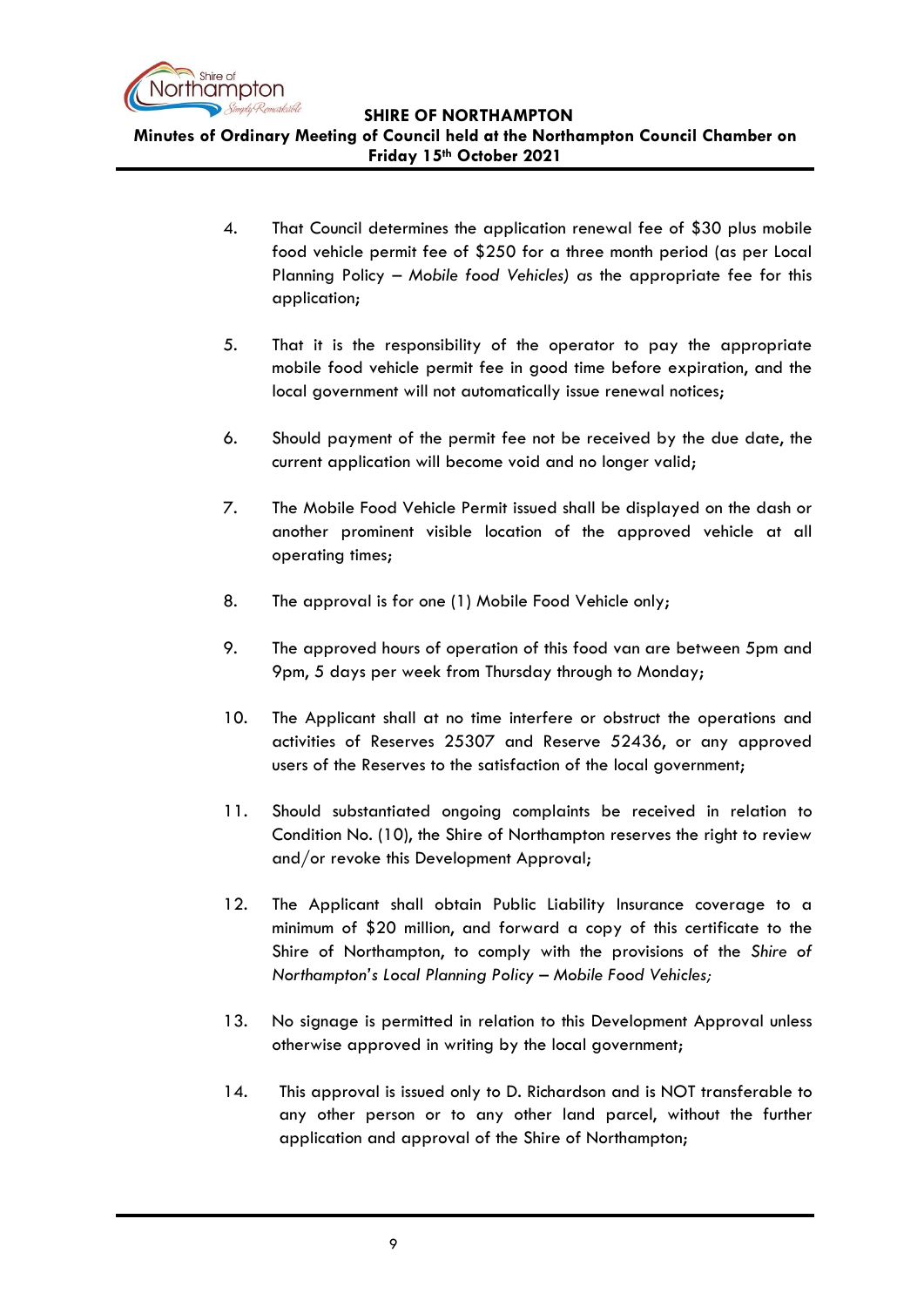

**Minutes of Ordinary Meeting of Council held at the Northampton Council Chamber on Friday 15th October 2021**

- 15. The food van is approved to sell pastas, burgers, nachos, sushi, and salads and cool drink items only;
- 16. The Applicant is required to provide adequate rubbish disposal facilities, remove all rubbish associated with the operation and maintain clean and sanitary conditions at all times;
- 17. The land use hereby permitted shall not cause injury to or prejudicially affect the amenity of the locality by reason of the emission of smoke, dust, fumes, odour, noise, vibration, waste product or otherwise;
- 18. The mobile food vehicle is required to be removed from the approved Reserve locations at the close of business each day and is not permitted to be stored overnight upon any Reserve;
- 19. The use of a generator upon Reserve 25307 is only allowed during power outages and when the on-site power source is not accessible. At all other times, the Applicant shall utilise the power source provided by the Shire of Northampton;
- 20. The Applicant shall be wholly financially responsible for the use of electricity accessed via the metered outlet upon Reserve 25307;
- 21. The parking and storage of the commercial vehicle (mobile food vehicle) upon Lot 830 (No. 14) Bridgeman Rd, Kalbarri shall be provided for within the property boundary and the street verge areas are to be kept free of such vehicles;
- 22. The Shire of Northampton reserves the right to reposition the mobile food vehicle's permitted trading area, to be undertaken in consultation with the Applicant, so as to improve the efficiency and effectiveness of the site's use, if required.

### *Advice Notes*

*1. The Applicant is advised that it is not the responsibility of the local government to ensure that all correct approvals are in place and that all conditions contained within said approvals are upheld during the operations of the business.*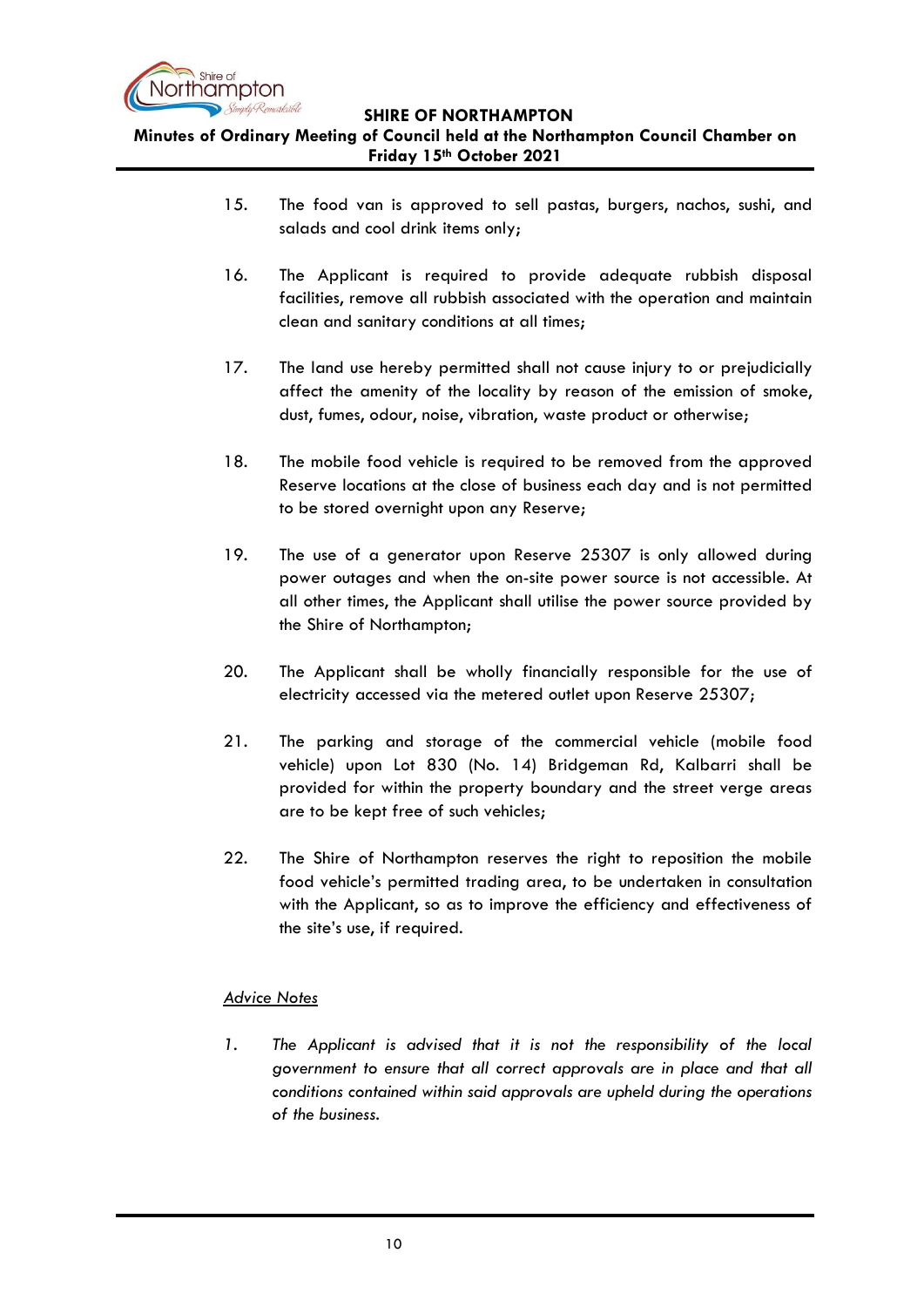

**Minutes of Ordinary Meeting of Council held at the Northampton Council Chamber on Friday 15th October 2021**

- *2. The Applicant is advised that compliance with any and all governmental legislation and regulations, including but not limited to the Health Act and Regulations, the Food Act and Regulations and the Environmental Protection (Noise) Regulations, is required at all times;*
- *3. If an applicant is aggrieved by this determination there is a right (pursuant to the Planning and Development Act 2005) to have the decision reviewed by the State Administrative Tribunal. Such application must be made within 28 days from the date of this notice.*
- *4. If a commercial vehicle owner/driver, who has been granted approval to park a vehicle on a lot, wishes to replace the vehicle with a different type of commercial vehicle, or park the vehicle in a different location to that approved, a new application is required to be lodged with the local government.*

CARRIED 8/0

Cr Krakouer returned to the meeting at 1.39pm.

### <span id="page-10-1"></span><span id="page-10-0"></span>**10.9 FINANCE REPORT**

### 10.9.1 ACCOUNTS FOR PAYMENT (ITEM 7.4.1)

Moved Cr SMITH, seconded Cr STOCK-STANDEN

That Municipal Fund Cheques 22119 to 22127 inclusive totalling \$61,394.17, Municipal EFT payments numbered EFT22628 to EFT22728 inclusive totalling \$949,911.54, Trust Fund Cheques 2637 to 2644, totalling \$5,657.20, Direct Debit payments numbered GJ0303 to GJ0312 inclusive totalling \$383,049.23 be passed for payment and the items therein be declared authorised expenditure.

### CARRIED BY AN ABSOLUTE MAJORITY 8/0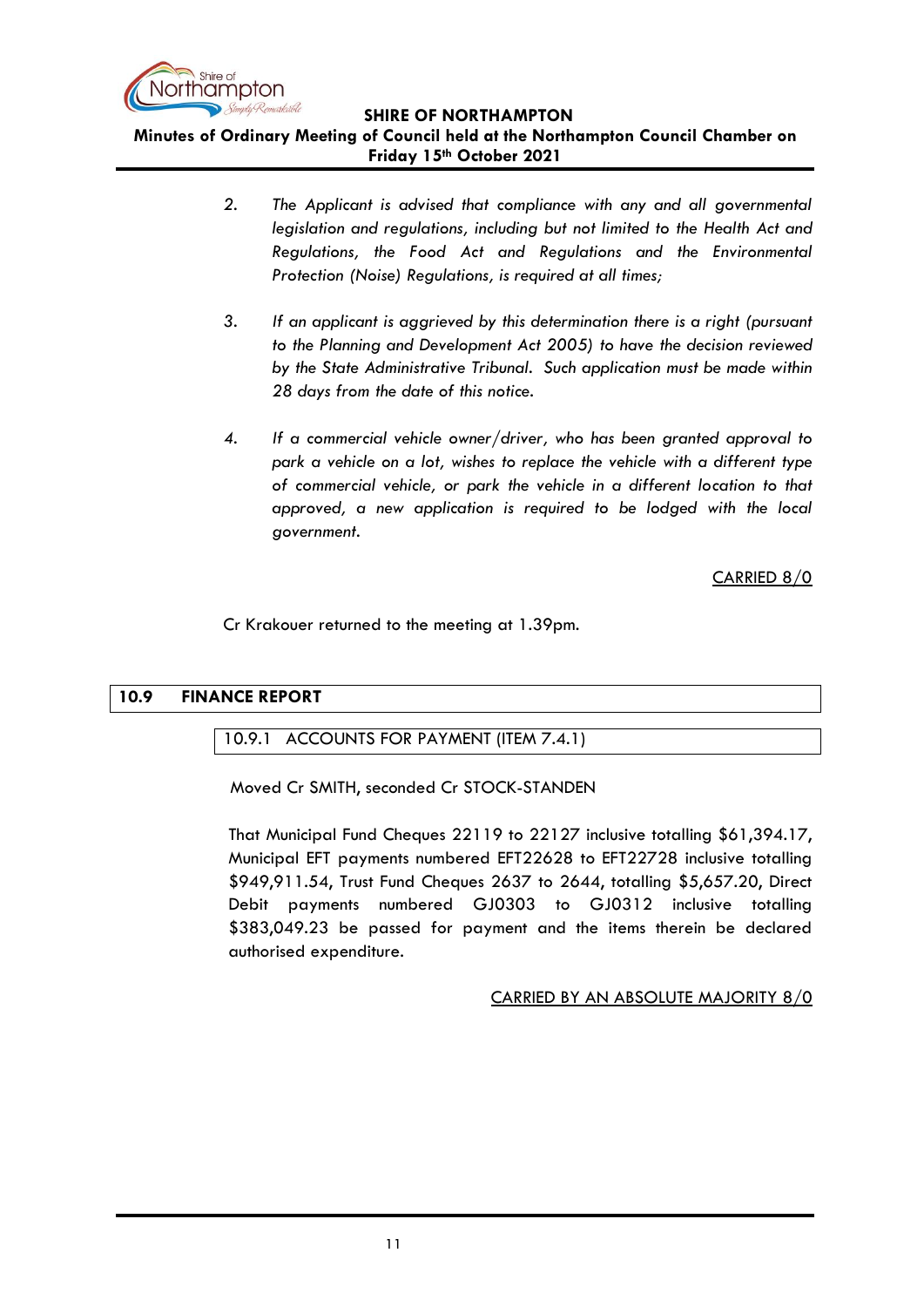

<span id="page-11-0"></span>10.9.2 MONTHLY FINANCIAL STATEMENTS – SEPTEMBER 2021 (ITEM 7.4.2)

Moved Cr STEWART, seconded Cr STOCK-STANDEN

That Council adopts the Monthly Financial Report for the period ending 30 September 2021.

CARRIED 8/0

### <span id="page-11-2"></span><span id="page-11-1"></span>**10.10 ADMINISTRATION & CORPORATE REPORT**

### 10.10.1 CAR PARK LIGHTING (ITEM 7.5.1)

Moved Cr STOCK-STANDEN seconded Cr STEWART

That Council defer the installation of solar lighting towers at the Allen Centre car parks for consideration in the 2022/23 Budget.

CARRIED 7/1

Cr PIKE wished for his name to be recorded as voting against the motion.

### <span id="page-11-3"></span>10.10.2 SUPERANNUATION FOR ELECTED MEMBERS (ITEM 7.5.2)

Moved Cr SMITH, seconded Cr SUCKLING

That Council, in response to the Western Australian Local Government Associations (WALGA) Draft Superannuation for Elected Members Policy, not support the payment of superannuation to Elected Members or an amendment to the Local Government Act 1995 to pay superannuation to elected Members.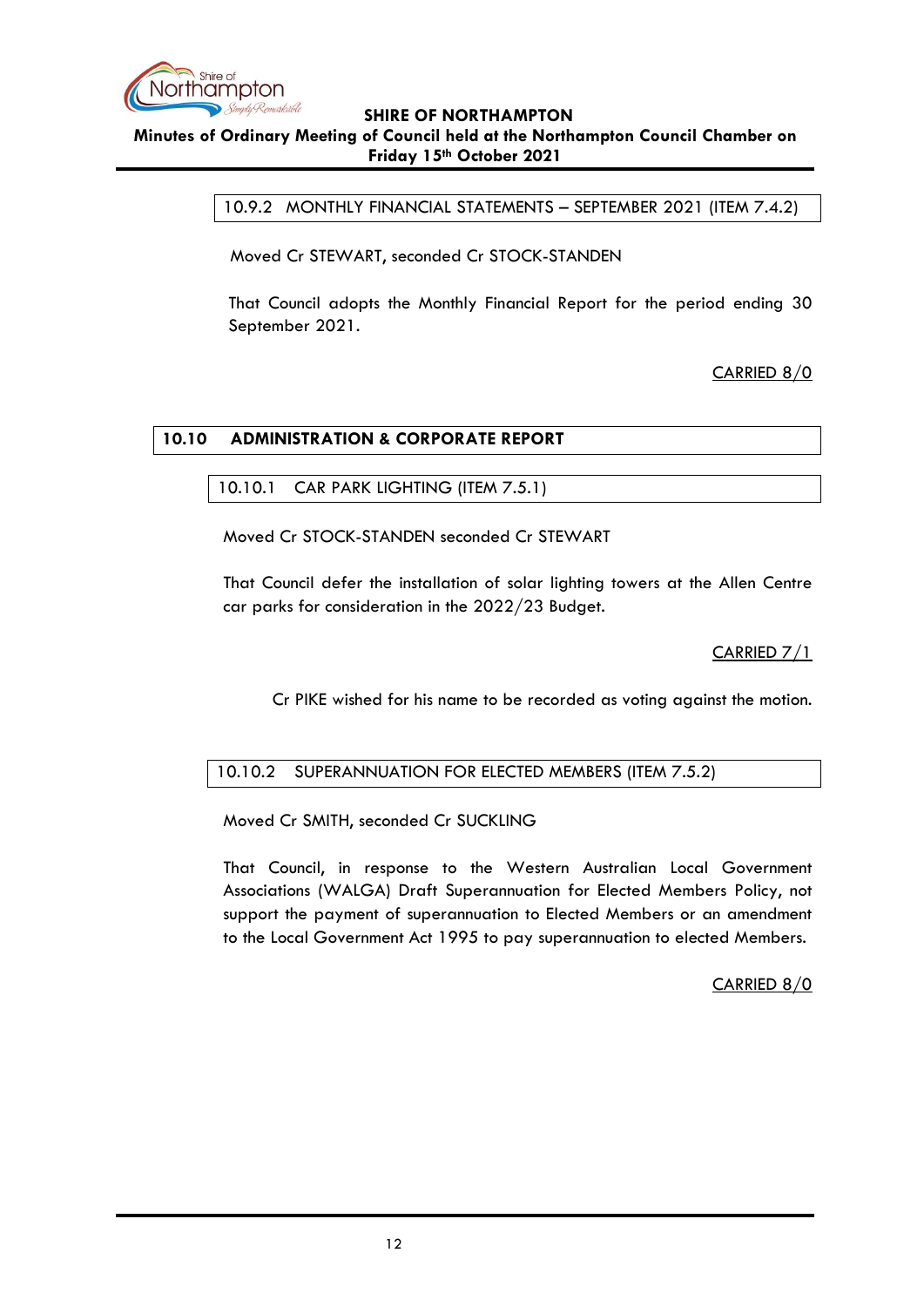

### <span id="page-12-0"></span>**Minutes of Ordinary Meeting of Council held at the Northampton Council Chamber on Friday 15th October 2021**

10.10.3 REQUEST TO LEASE – LOT 81 SEVENTH AVE/KITSON CIRCUIT, NORTHAMPTON (ITEM 7.5.3)

### Moved Cr SUCKLING, seconded Cr STEWART

### That Council:

- 1. Approve the leasing of Lot 81 Seventh Avenue/Kitson Circuit Northampton to John Van Maanen for the purpose of a laydown and storage area for fabrication equipment, machinery, steel supplies and workspace subject to:
	- (a) that the lessee to construct a commercial grade security fence on the boundary of Lot 81 within six months from the commencement of the lease term; and
	- (b) that the lessee to construct a light industrial shed on the lot with the same material and colours as existing sheds in the area within two years from the commencement of the lease.
- 2. That Council determine that the leasing of Lot 81 has no significant benefit to any other person as the lot has been vacant for many years and no other person/s have shown an interest in either leasing or purchasing the lot and therefore determine it be exempt from advertising requirements as per Section 3.58 of the Local Government Act 1995.

CARRIED 8/0

### <span id="page-12-1"></span>10.10.4 CHANGE TO BOUNDARY – RESERVE 36615 PORT GREGORY (ITEM 7.5.4)

Moved Cr STOCK-STANDEN, seconded Cr SUDLOW

That Council commence procedures to widen the foreshore severance of Port Street, including the facilities situated both on Reserve 36615 and on the adjoining UCL into the dedicated Port Street road reserve pursuant to section 56 of the *Land Administration Act* and Regulation 8 of the *Land Administration Regulations.*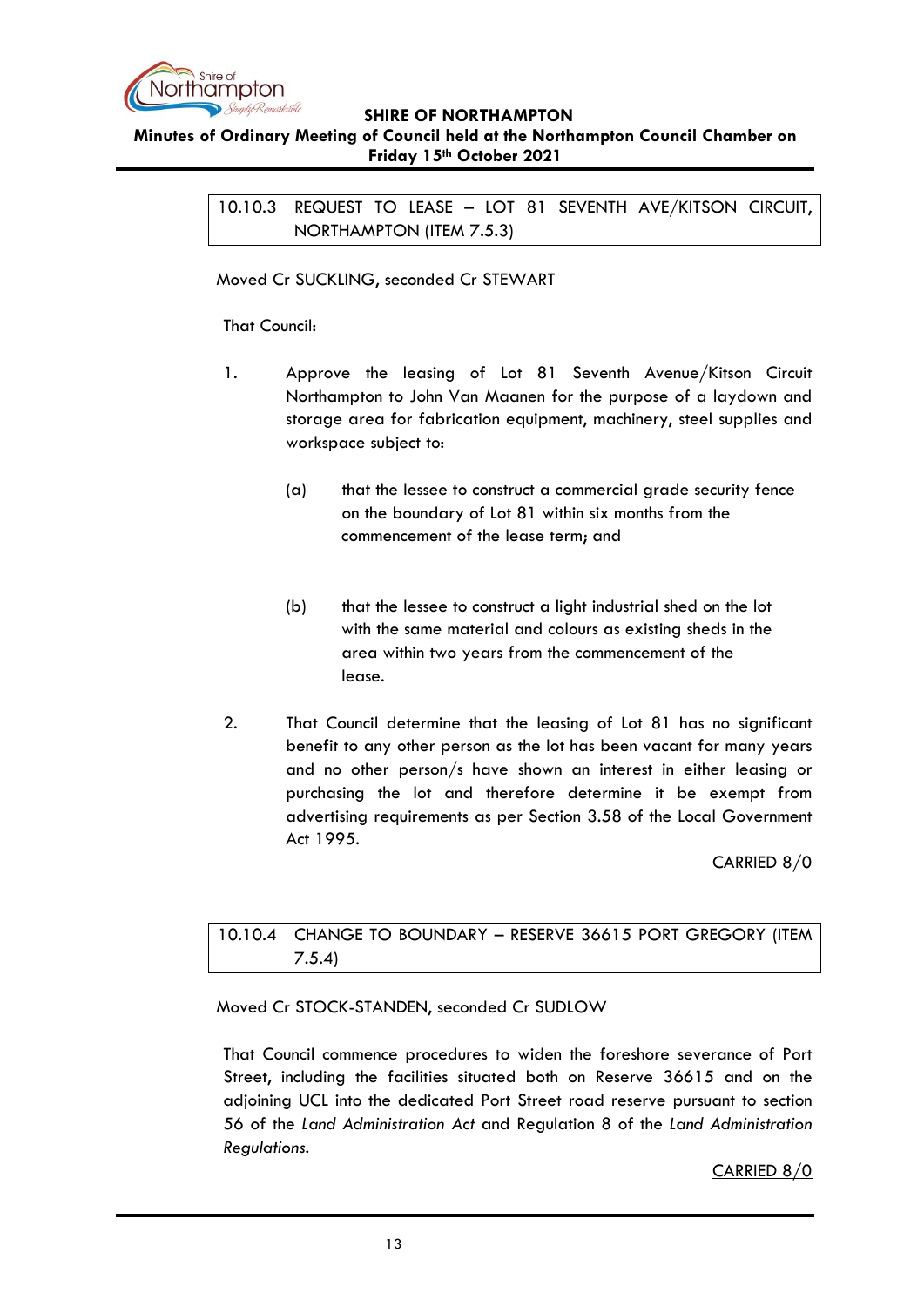

Cr HAY joined the meeting at 2-00pm.

### <span id="page-13-0"></span>10.10.5 VIDEO CONFERENCING SYSTEM (ITEM 7.5.5)

Moved Cr SIMKIN, seconded Cr SMITH

That Council approves the purchase of a video conferencing system to include mobile screen with microphone, speaker, minimum 65" television screen, full integration with Council computer system, delivery, setup and training for a total cost of \$8,645 excl GST and this be declared authorised expenditure.

### CARRIED BY AN ABSOLUTE MAJORITY 9/0

### <span id="page-13-1"></span>10.10.6 REQUEST FOR FINANCIAL ASSISTANCE – CREATIVE OBSESSIONS (ITEM 7.5.6)

Moved Cr SIMKIN, seconded Cr KRAKOUER

That Council not support the request by Creative Obsessions for a \$5,000 per annum contribution from Council for operational expenses and defers a decision on the request for an upfront grant to assist with the purchase of Lot 42 Hampton Road, Northampton for consideration at the 19 November 2021 Council meeting following clarification on the ownership and operation of the property.

### CARRIED 9/0

### <span id="page-13-2"></span>10.10.7 CAMPFIRES – REQUEST FOR BAN (ITEM 7.5.7)

Moved Cr SUDLOW seconded Cr SMITH

That Council ban open campfires during the restricted and burning periods, being 15<sup>th</sup> October to 14<sup>th</sup> April each year at Lucky Bay, Little Bay and Half Way Bay camp areas as per Section 25 of the Bushfires Act 1954.

CARRIED 9/0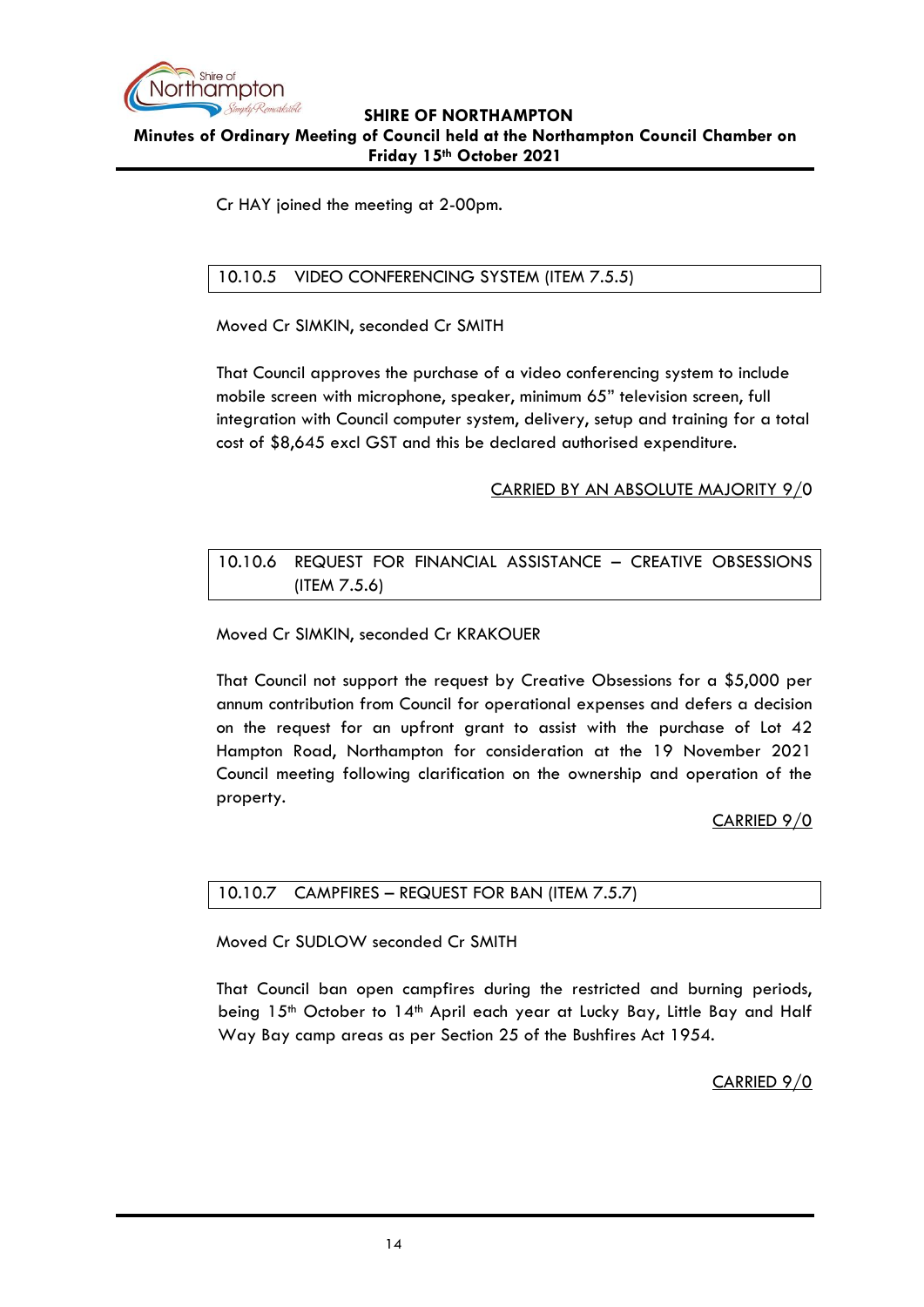

<span id="page-14-0"></span>10.10.8 LETTER OF SUPPORT – EASTERN STATE WORKERS APPROVALS (ITEM 7.5.8)

Moved Cr STOCK-STANDEN seconded Cr SUDLOW

That Council provides a Letter of Support to Geraldton Building Services and Cabinets supporting the request to secure eastern state workers to relocate to the Midwest Region of Western Australia to address current worker shortages.

CARRIED 9/0

### <span id="page-14-1"></span>**10.11 PRESIDENT'S REPORT**

Since the last Council meeting Cr SIMKIN reported on his attendance at:

- 21/09/2021 Western Australian Local Government Week, Perth
- 22/09/2021 Hon. Minister for Emergency Services Reece Whitby MLA, Perth Workforce Accommodation
- 24/09/2021 Western Australian Local Government Association, West Leederville Health Support
- 12/10/2021 Mid-West Regional Road Group Meeting, Geraldton

### <span id="page-14-2"></span>**10.12 VICE PRESIDENT'S REPORT**

Since the last Council meeting Cr KRAKOUER reported on his attendance at:

| 20 - 21/09/2021 | Western Australian Local Government Week, Perth       |
|-----------------|-------------------------------------------------------|
| 29/09/2021      | Hon. Sandra Carr, MLC and Peter Foster, MLC, Kalbarri |
| 5/10/2021       | Kalbarri Foreshore Revitalisation meeting, Kalbarri   |

### <span id="page-14-4"></span><span id="page-14-3"></span>**10.13 COUNCILLORS' REPORTS**

### 10.14.1 CR SUDLOW

Since the last Council meeting Cr SUDLOW reported on her attendance at:

20 - 21/09/2021Western Australian Local Government Convention, Perth 5/10/2021 Kalbarri Foreshore Revitalisation meeting, Kalbarri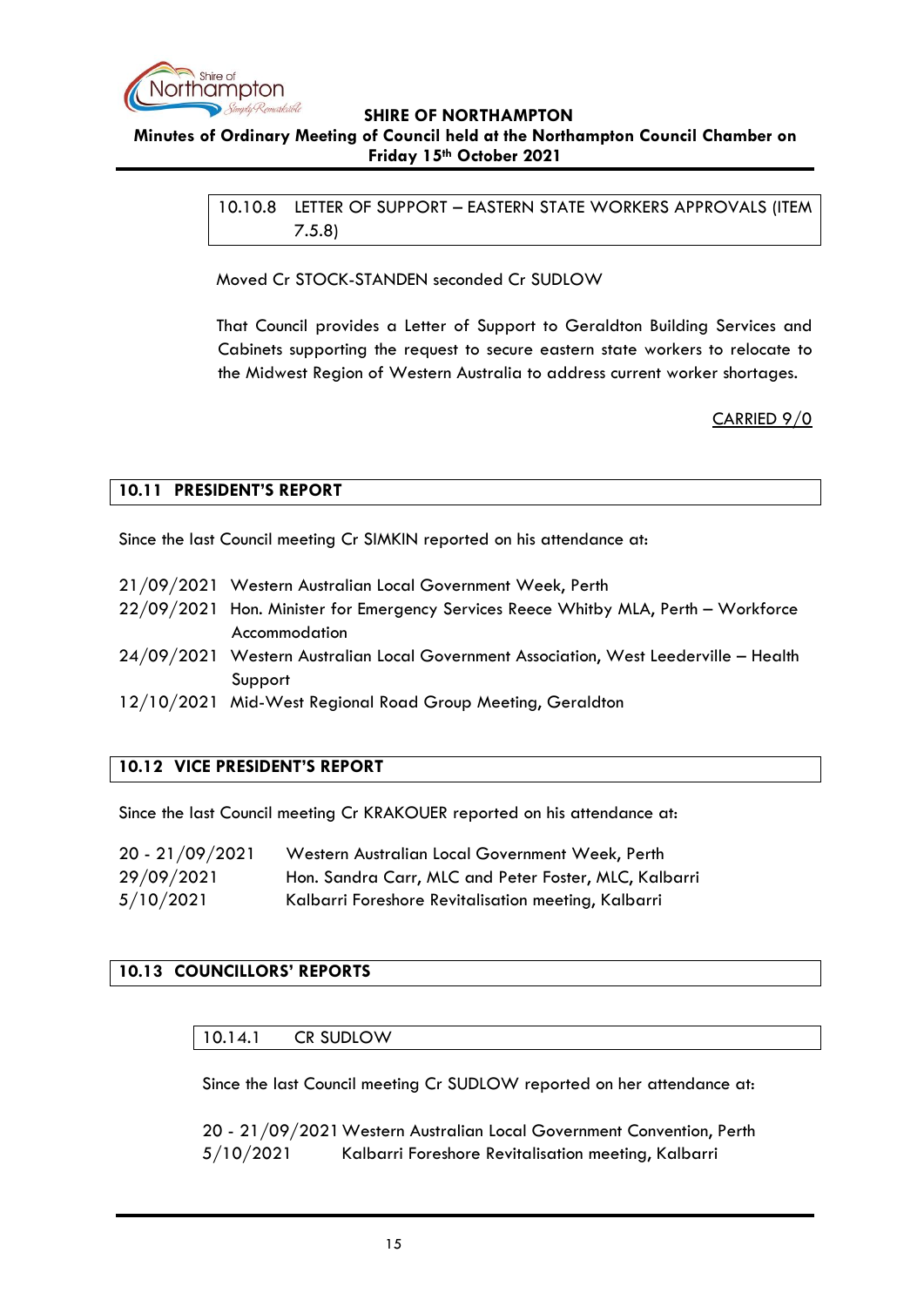

### <span id="page-15-0"></span>**Minutes of Ordinary Meeting of Council held at the Northampton Council Chamber on Friday 15th October 2021**

### 10.14.2 CR PIKE

Since the last Council meeting Cr PIKE reported on his attendance at:

| 29/09/2021 | Hon. Sandra Carr, MLC and Peter Foster, MLC, Kalbarri |
|------------|-------------------------------------------------------|
| 5/10/2021  | Kalbarri Foreshore Revitalisation meeting, Kalbarri   |

### <span id="page-15-1"></span>10.14.3 CR STEWART

Since the last Council meeting Cr STEWART reported on his attendance at:

|            | 20 - 21/9/2021 Western Australian Local Government Convention, Perth |
|------------|----------------------------------------------------------------------|
| 29/09/2021 | Hon. Sandra Carr, MLC and Peter Foster, MLC, Kalbarri                |
| 5/10/2021  | Kalbarri Foreshore Revitalisation meeting, Kalbarri                  |

### <span id="page-15-2"></span>10.14.4 CR HAY

Since the last Council meeting Cr HAY reported on his attendance at:

20 – 21/09/2021 Western Australian Local Government Convention, Perth

### <span id="page-15-3"></span>10.14.5 CR SMITH

Since the last Council meeting Cr SMITH reported on his attendance at:

12/10/2021 Kalbarri Visitor Centre meeting, Kalbarri

### <span id="page-15-4"></span>10.14.6 CR SUCKLING

Since the last Council meeting Cr SUCKLING reported on her attendance at:

5/10/2021 Kalbarri Foreshore Revitalisation meeting, Kalbarri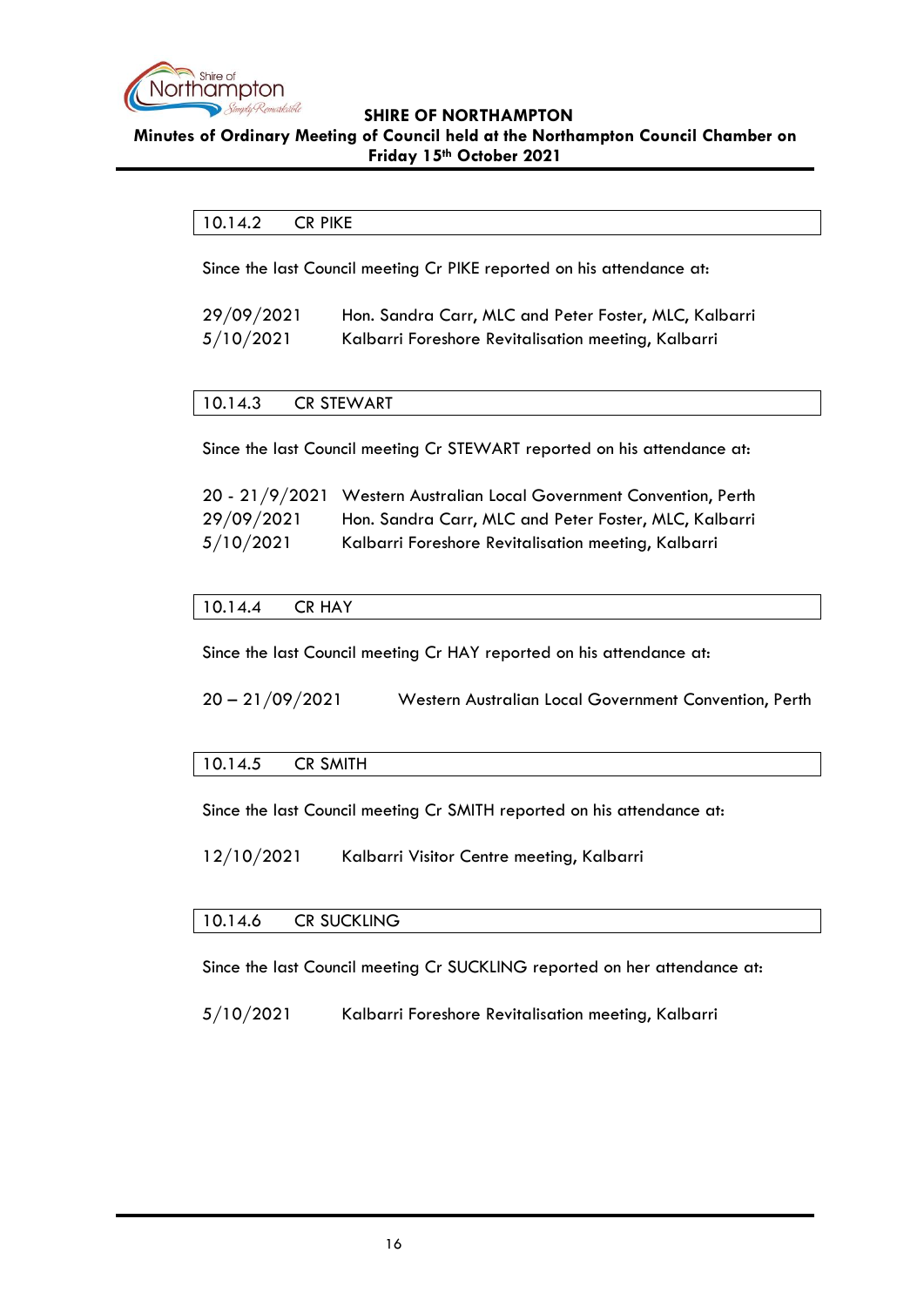

### <span id="page-16-1"></span><span id="page-16-0"></span>**10.14 NEW ITEMS OF BUSINESS**

### 10.14.1 INTERNET CAPACITY IN KALBARRI

Cr Stewart raised concern about slow internet speeds in Kalbarri and their continued decline which is impacting on businesses.

Moved Cr STEWART seconded Cr SUDLOW

That Council forward correspondence to Telstra and NBN seeking an explanation for slow internet speeds and their continued decline in Kalbarri.

CARRIED 9/0

### <span id="page-16-2"></span>10.14.2 EXPRESSION OF THANKS TO OUTGOING SHIRE PRESIDENT

Cr Stock-Standen acknowledged the efforts and commitment of Craig Simkin in his role as Shire President over the past ten years.

Moved Cr KRAKOUER seconded Cr SMITH

That Council records an official vote of thanks to Craig Simkin for the dedication and commitment shown in his term as Shire President of the Shire of Northampton.

CARRIED 9/0

### <span id="page-16-3"></span>**10.15 NEXT MEETING OF COUNCIL**

The next Ordinary Meeting of Council will be held on Friday 19th November 2021 commencing at 1.00pm at the Allen Centre, Kalbarri.

### <span id="page-16-4"></span>**10.16 CLOSURE**

There being no further business, the President thanked everyone for their attendance and declared the meeting closed at 2.45pm.